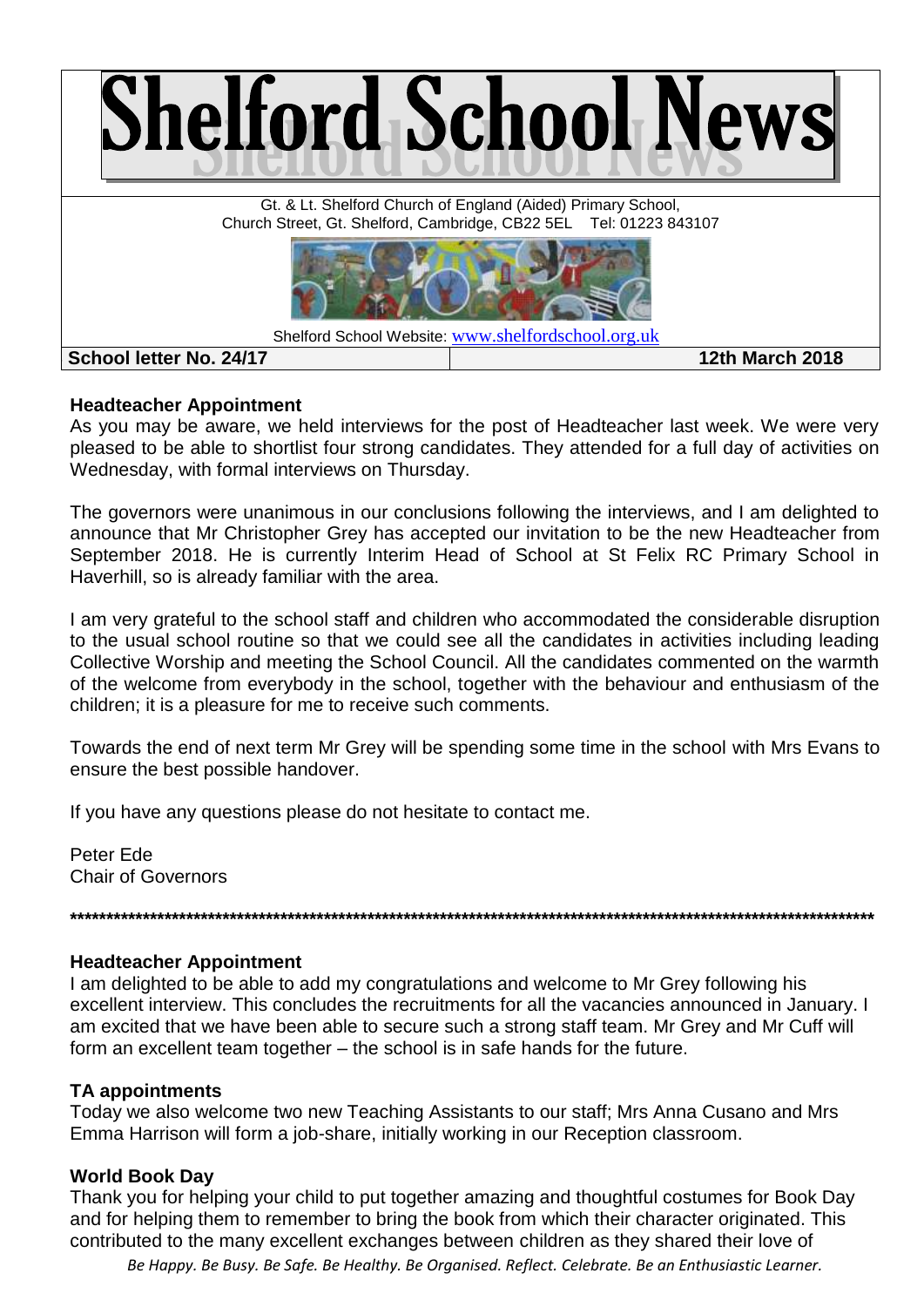reading together in a wide variety of activities on the day. In Year 1, the children even completed a fascinating, fairly sustained, creative drama with all their characters interacting in character!

The children were also given a Wold Book Day £1 book token to put towards buying a book of their choice. This can be used in all good bookshops or towards the purchase of a book at our own Scholastic Bookshop on site today after school (3.20 - 4.00pm).

Thank you to Mr Cuff for organising our World Book Day, including the author visit on the Monday before.

#### **Polite notice – main entrance area**

Parents and carers are most welcome to come into the main office area at the beginning or end of the day to use the toilet or to ask for or give the office staff information. However, unfortunately a group has been gathering where children are running about and/or shouting in the area along with numerous adults talking. **Please be aware that this is a working environment** with telephone conversations and or conversations at the desk with parents which need to be heard by staff and are sometimes confidential. It would be much appreciated therefore, if you would supervise your child to quietly use the toilet and then return outside to have conversations, please. Many thanks for your understanding in this matter.

# **Nut Awareness Policy**

Please note the following extremely important information for packed lunches:

- Please do not include any portions of nuts
- No nutella or peanut butter sandwiches
- No pesto pasta with pine nuts or similar nut ingredients incorporated.
- No bars which may contain nuts

With this in mind, we take the opportunity to remind parents/carers that the invitation to bring a KS2 break time snack is for **an actual piece of fruit not a cereal bar or fruit snack as** this could be a serious health risk nut allergy sufferers

Please help us to keep everyone safe by not sending these foods. For safety reasons, we will need to remove snacks that do not comply with these instructions. Thank you for your understanding in this.

#### **Welly stands**

The covers for the welly stands (one per class in the playground and Reception/Year 1 play area) are now complete. This should provide good shade during the summer months so that wellies do not perish. Children will shortly be able to use the meadow at lunchtime, but only if they are wearing wellies. If you would like to send a pair for your child, class teachers will organise for them to be added to the correct welly stand. Thank you.

# **Transition to Sawston Village College**

Mr Woodcock, Assistant Principal at Sawston Village College with responsibility for primary transition, will be visiting our school on Thursday 29<sup>th</sup> March to speak with those Year 6 pupils who are moving up to Sawston, and their class teacher. Pupils in Year 7 at Sawston study either French or Spanish. If you have a particular reason why it is more appropriate for your child to study either French or Spanish, please discuss this with your child so that Mr Woodcock can make a note of this during his visit. Sawston cannot guarantee that you will get your preference, as pupil groupings are drawn up weighing up a range of factors, but will try to do so wherever possible.

Kind regards, Mrs Evans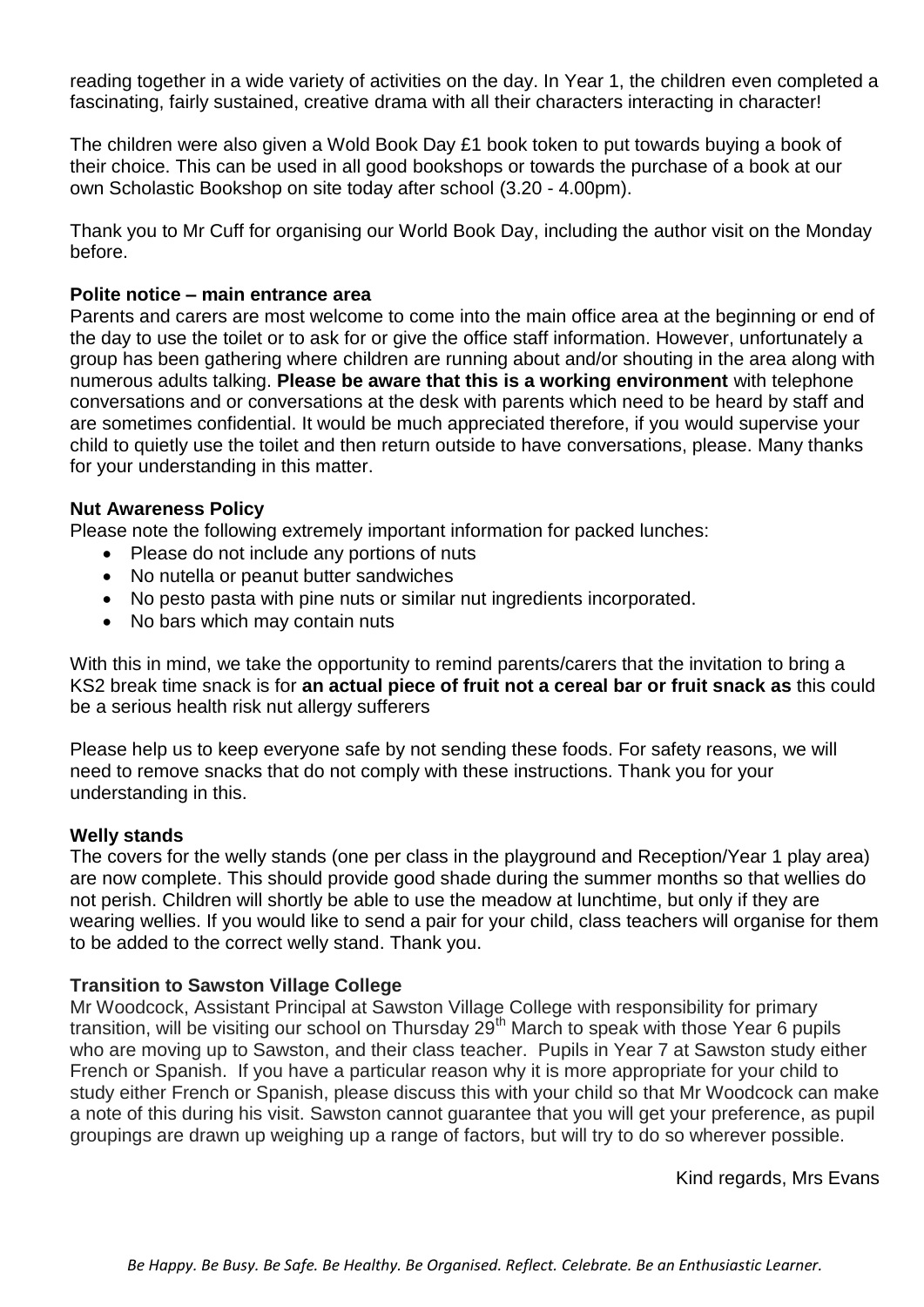# **Fairtrade Fortnight**

Flashback! Can you remember our fantastic work when learning about Fairtrade last term? Did you know that 26th February to 11th March is Fairtrade Fortnight? Look out for things going on in the local area. Is there anything you can do to support Fairtrade? Perhaps you might remind yourself to look for the Fairtrade mark when you next go shopping. Maybe you could try some Fairtrade baking? You might even have some fundraising ideas? If you do choose to get involved in Fairtrade Fortnight, be sure to let Mrs Unwin know how and you might appear on the International display in school! We are looking forward to completing Fairtrade themed maths investigations.

Mrs Unwin

#### **Netball**

Please note that there will be tournaments on the following dates and further details will be issued nearer the time.

- Tuesday 13 March
- Tuesday 20 March
- Tuesday 1 May

#### **Guitar Lessons**

There are still some spaces for guitar lessons, so if your child is interested, please speak to the office.

| Celebration assembly achievements - Friday 2 <sup>nd</sup> March 2018            |                                                                          |  |  |
|----------------------------------------------------------------------------------|--------------------------------------------------------------------------|--|--|
| This half term's <b>Secrets of Success</b> focus:<br>Work hard                   | Golden Mile- 25 Miles Silver (4 house points):                           |  |  |
| Headteacher's Award (4 house points):<br>Ellie Stephenson                        | Not awarded this week<br>Golden Mile - 50 Miles Gold (4 house points)    |  |  |
| Alexander Hunter<br>$\bullet$<br>Hannah Wilyman<br>$\bullet$                     | Not awarded this week                                                    |  |  |
| Jessie Godsal<br>$\bullet$<br>Alfie Page<br>$\bullet$<br><b>Charlotte Norman</b> | Celia (10 house points)<br>• Annika Sainson                              |  |  |
| Star Writer (4 house points):<br>Ella Scourfield<br>$\bullet$                    | Cyril<br>Mrs Murray<br>$\bullet$                                         |  |  |
| Maths Investigator Award (4 house points):<br><b>James Towers</b><br>$\bullet$   | Care of Books (2 house points per class member)<br>Not awarded this week |  |  |
| Pen Licence<br>Not awarded this week                                             | Dinner winners (2 house points per class member)<br>Year 4<br>$\bullet$  |  |  |
| Golden Mile – 5 Miles (2 house points):<br>Not awarded this week                 | Silver bins (2 house points per class member)<br>Year 2<br>$\bullet$     |  |  |
| Golden Mile-10 Miles Bronze (4 house points):<br>Not awarded this week           | Year 5<br>This week's house winners:<br>Otters                           |  |  |

# **Limiting illness in school**

For further information, please use the following link: [http://www.shelfordschool.org.uk/website/guidance\\_on\\_absence\\_for\\_common\\_illnesses/216944](http://www.shelfordschool.org.uk/website/guidance_on_absence_for_common_illnesses/216944)

#### **Dinner Money**

For information regarding school dinner money, please use the following link:

*Be Happy. Be Busy. Be Safe. Be Healthy. Be Organised. Reflect. Celebrate. Be an Enthusiastic Learner.*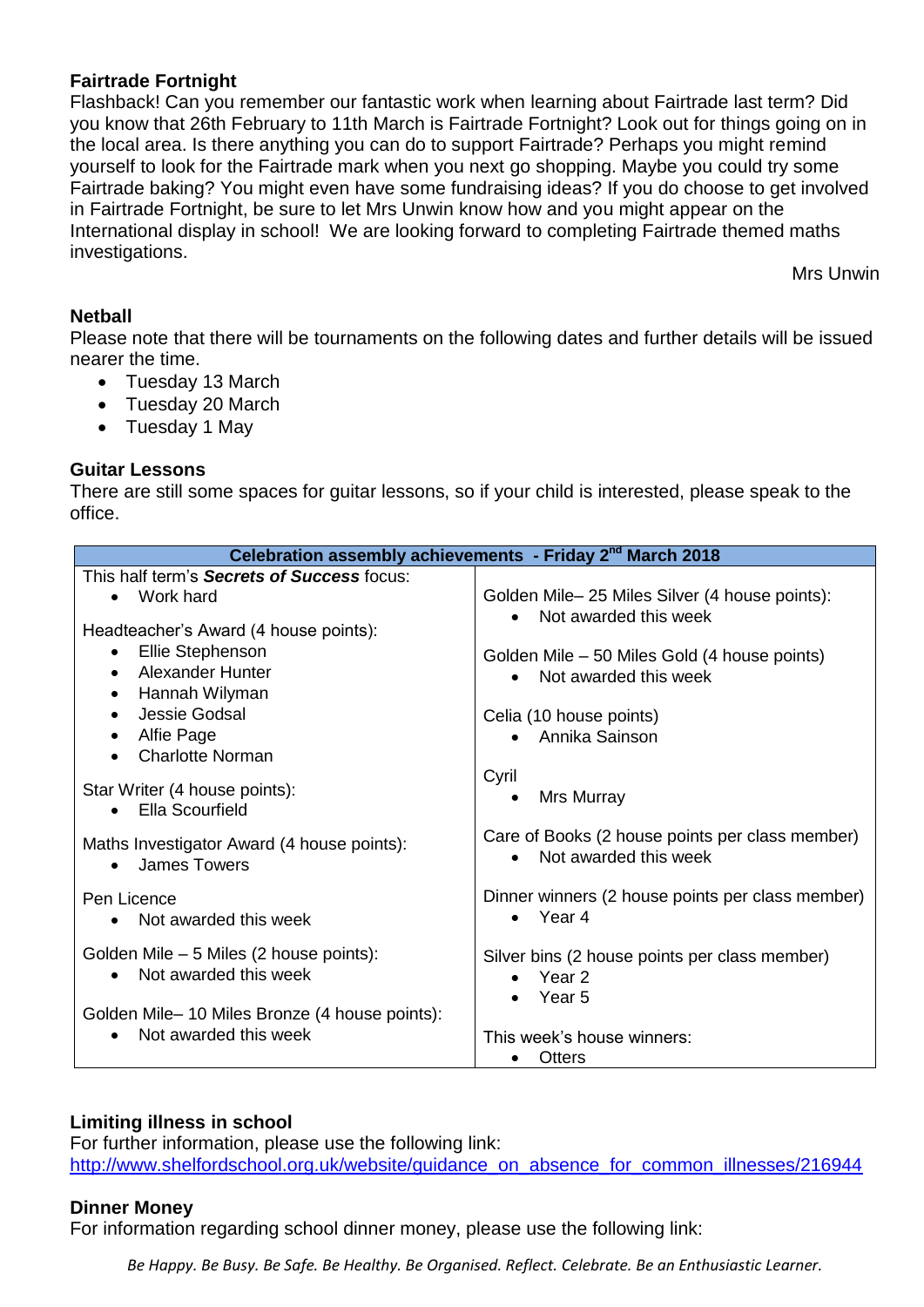[https://shelfordschool.eschools.co.uk/website/online\\_payments\\_for\\_school\\_dinners\\_trips\\_etc/201](https://shelfordschool.eschools.co.uk/website/online_payments_for_school_dinners_trips_etc/201808/cHJldmlld3x8MjAxOC0wMS0xNyAxMzo1MDowNQ) [808/cHJldmlld3x8MjAxOC0wMS0xNyAxMzo1MDowNQ=](https://shelfordschool.eschools.co.uk/website/online_payments_for_school_dinners_trips_etc/201808/cHJldmlld3x8MjAxOC0wMS0xNyAxMzo1MDowNQ)=

#### **Medicines in school**

For information regarding medicines in school, please use the following link: [https://shelfordschool.eschools.co.uk/website/administering\\_medicines\\_in\\_school/216948/cHJldm](https://shelfordschool.eschools.co.uk/website/administering_medicines_in_school/216948/cHJldmlld3x8MjAxOC0wMS0xNyAxNDowMjozMg) [lld3x8MjAxOC0wMS0xNyAxNDowMjozMg=](https://shelfordschool.eschools.co.uk/website/administering_medicines_in_school/216948/cHJldmlld3x8MjAxOC0wMS0xNyAxNDowMjozMg)=

#### **School Uniform**

For further information, please use the following link: <http://www.shelfordschool.org.uk/website/uniform/171288>

#### **Payment for book bags, recorders etc.**

When paying for items available from the office, please **bring the correct money** as the office does not keep any petty cash for change. Prices are as follows:

|  | <b>Book bags</b> £6.00   Recorder books: £4.00   Recorders: £9 or £16   School hats: £2.50 |  |
|--|--------------------------------------------------------------------------------------------|--|
|  |                                                                                            |  |

\*\*\*\*\*\*\*\*\*\*\*\*\*\*\*\*\*\*\*\*\*\*\*\*\*\*\*\*\*\*\*\*\*\*\*\*\*\*\*\*\*\*\*\*\*\*\*\*\*\*\*\*\*\*\*\*\*\*\*\*\*\*\*\*\*\*\*\*\*\*\*\*\*\*\*\*\*\*\*\*\*\*\*\*\*\*\*\*\*\*\*\*\*\*\*\*\*\*\*\*\*\*\*\*\*\*\*\*\*\*\*

#### **PTA news**



#### **Cake at the Gate: Thank you!**

A big THANK YOU to Year 4 for the cake sale last Friday, which raised £91!



# **\*\*Bike Sale: Saturday 17th March\*\***

Would you like to sell a bike? Please email [james.prisk@ntlworld.com.](mailto:james.prisk@ntlworld.com) Would you like to buy a bike? Please put the date in your diary! From 0900-1300.

#### **\*\*\*\*\*\*\*\*\*\*\*\*\*\*\*\*\*\*\*\*\*\*\*\*\*\*\*\*\*\*\*\*\*\*\*\*\*\*\*\*\*\*\*\*\*\*\*\*\*\*\*\*\*\*\*\*\*\*\*\*\*\*\*\*\*\*\*\*\*\*\*\*\*\*\*\*\*\*\*\*\*\*\*\*\*\*\*\*\*\*\*\*\*\*\*\*\*\*\*\*\*\*\*\*\*\*\*\***

# **School Calendar for 2017 – 2018**

**Please ensure that all holidays are booked during the holiday periods only.** Authorised absence cannot be given for absences on Friday afternoons or Monday mornings unless there are exceptional circumstances. Please put all requests for absences in writing to Mrs Evans and/or make an appointment, via the school office, to speak to her about these. Thank you.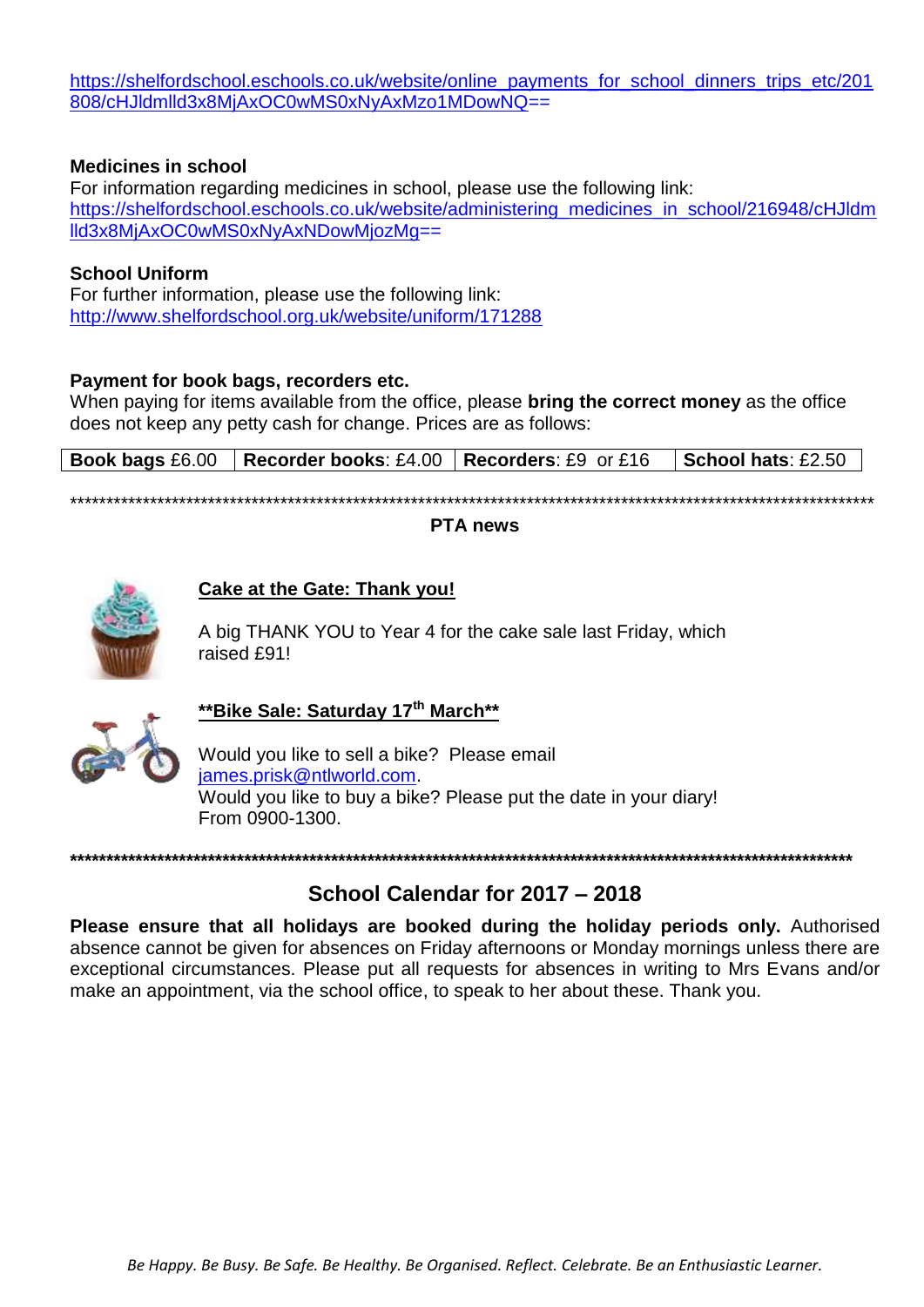| Spring term 2018                                                      |                    |                                    |                         |
|-----------------------------------------------------------------------|--------------------|------------------------------------|-------------------------|
|                                                                       | <b>Time</b>        | <b>Event</b>                       | <b>Notes</b>            |
|                                                                       |                    |                                    |                         |
| Friday 16th March                                                     | 1:30 <sub>pm</sub> | Year 1 Class assembly/parent       | Please sign in at the   |
|                                                                       |                    | briefing & Celebration assembly    | school office           |
| Thursday 22 <sup>nd</sup> March                                       | 7:30 <sub>pm</sub> | <b>Full Governing Body meeting</b> | Think Tank Room         |
| Friday 23 <sup>rd</sup> March                                         | 1:30 <sub>pm</sub> | Year R Class assembly/parent       | Please sign in at the   |
|                                                                       |                    | briefing & Celebration assembly    | school office           |
| Tuesday 27 <sup>th</sup> March                                        | 2.30 <sub>pm</sub> | Beginners piano concert            | School hall             |
| Wed 28 <sup>th</sup> March                                            | 7.00pm             | Instrumentalists concert           | School hall             |
| Thursday 29 <sup>th</sup> March                                       | 2:15               | <b>Easter Service</b>              | All Saints Lt Shelford. |
|                                                                       |                    |                                    | Parents are welcome     |
|                                                                       |                    |                                    | to join us.             |
| Easter Holidays 30 <sup>th</sup> March to 15 <sup>th</sup> April 2018 |                    |                                    |                         |